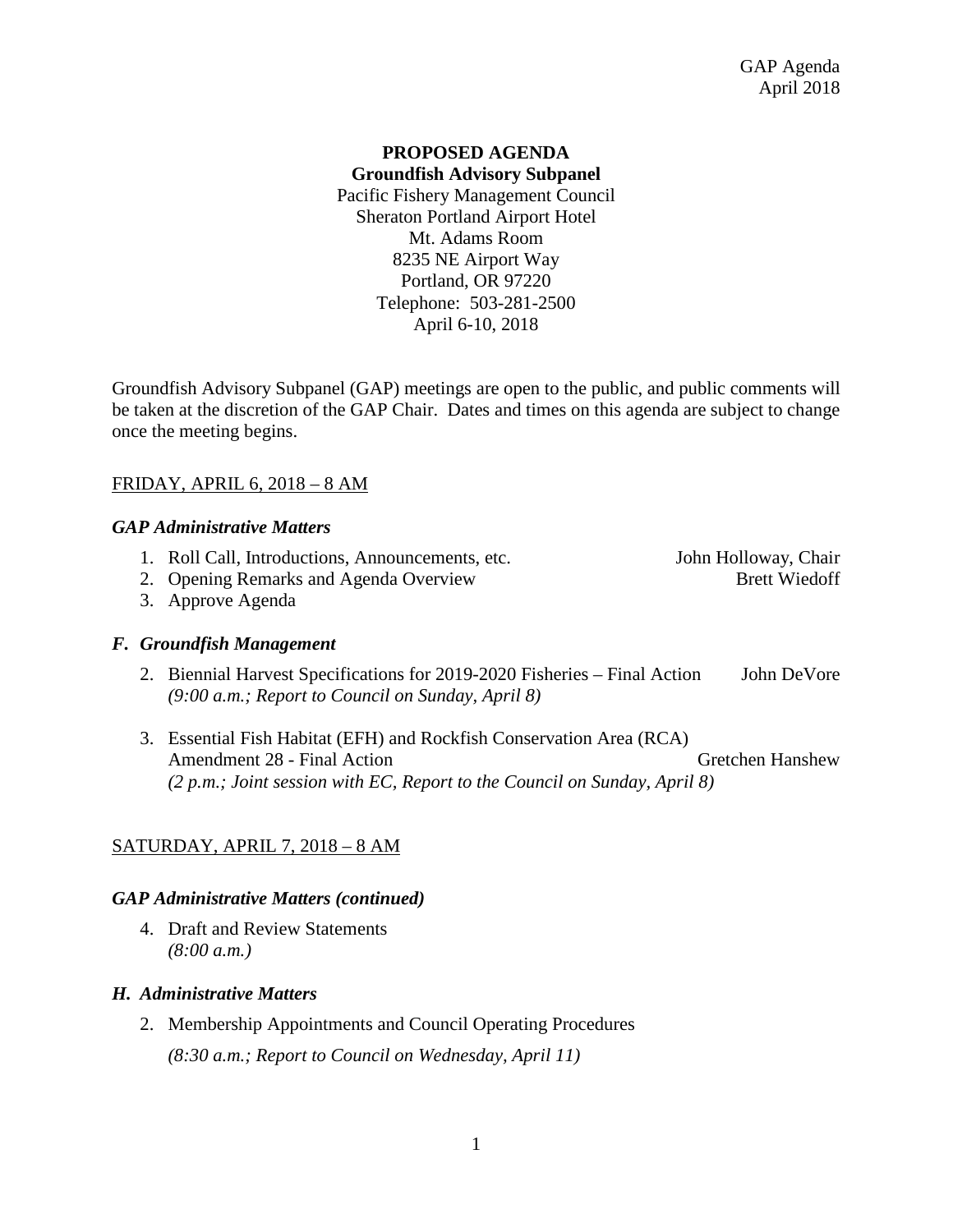## *F. Groundfish Management (continued)*

5. Preliminary Preferred Management Measure Alternatives for 2019-2020 Fisheries John DeVore *(9:30 a.m.; Joint Session with GMT in Mt. Adams Room; Report to the Council Tuesday, April 10)*

### *GAP Administrative Matters (continued)*

5. Draft and Review Statements *(1 p.m.)*

#### *F. Groundfish Management (continued)*

4. Cost Recovery Report Chris Biegel *(2 p.m.; Report to the Council Monday, April 9)*

## SUNDAY, APRIL 8, 2018 – 8 AM

### *GAP Administrative Matters (continued)*

6. Draft and Review Statements *(8:00 a.m.)*

#### *Informational Session*

Discussion of Groundfish Research and Development Document Review John DeVore *(8:30 a.m., No Report to Council)*

#### MONDAY, APRIL 9, 2018 – 8 AM

#### *GAP Administrative Matters (continued)*

7. Draft and Review Statements *(8:00 a.m.)*

#### *F. Groundfish Management (continued)*

6. Inseason Adjustments – Final Action *(9 a.m.; Joint session with GMT in Mt. Adams Room, Report to the Council Wednesday, April 11)*

#### *I. Enforcement*

1. Annual U.S. Coast Guard Fishery Enforcement Report *(10 a.m.; Report to the Council Tuesday, April 10)*